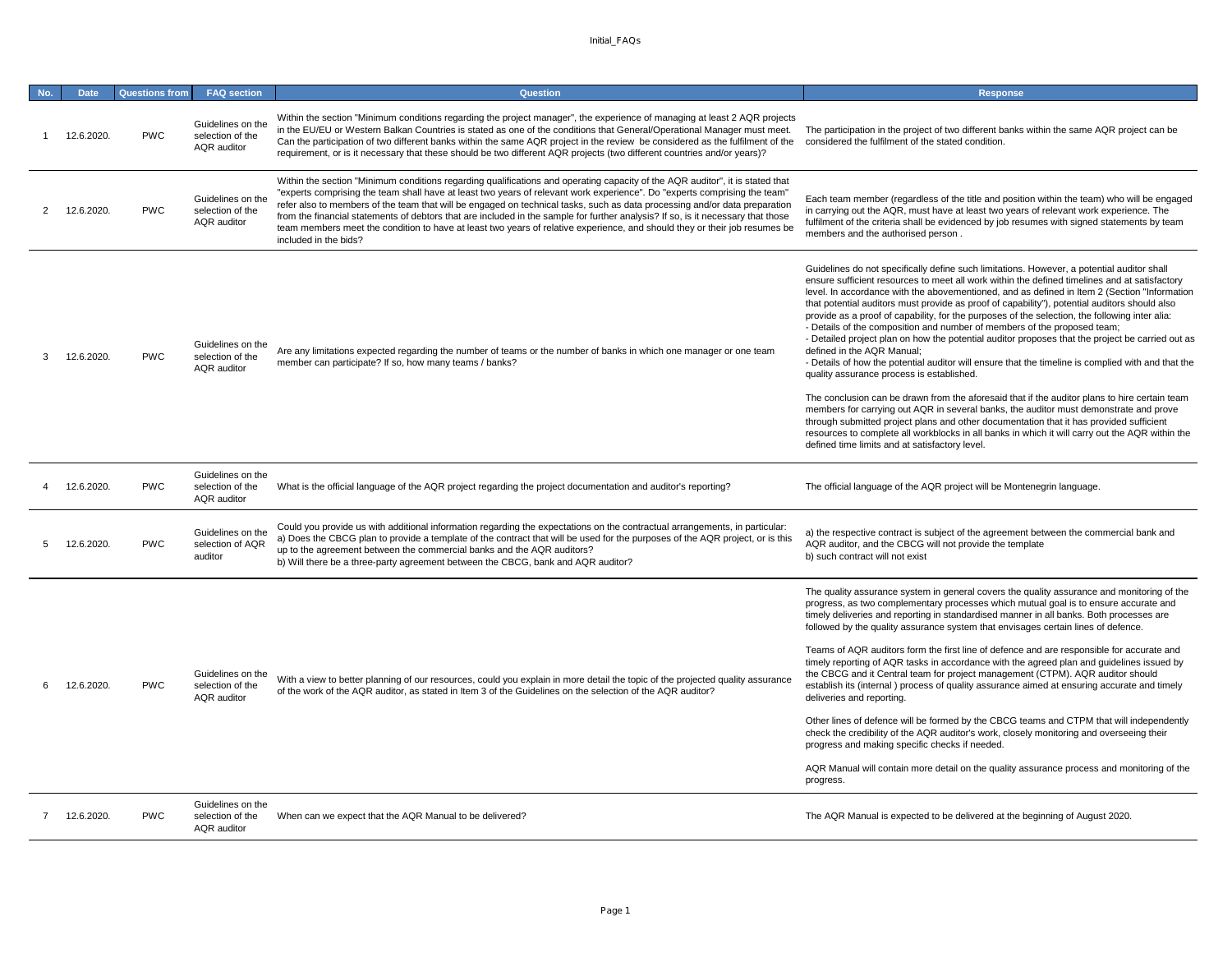|    | 12.6.2020. | <b>PWC</b>                  | Guidelines on the<br>selection of the<br>AQR valuer        | Guidelines on the selection on the valuer define key tasks for the AQR valuer such as checks of the assessment / full<br>valuation of collateral including real estates, investments in progress and other insurance. Do "investments in progress"<br>and/or "other insurance" include asses which is not comprised of real estates like equipment, shares, equity investments,<br>etc.?                                                                                                                                                                                                                                                                                                                                                                                                                                                                                                                                                                                                                                                                                                                                                                                                                                                                                                                                   | Yes.                                                                                                                                                                                                                                                                                                                                                                                                                                                                                                                                                                                                                                                                                                                                                                                                                                                                                                                                           |
|----|------------|-----------------------------|------------------------------------------------------------|----------------------------------------------------------------------------------------------------------------------------------------------------------------------------------------------------------------------------------------------------------------------------------------------------------------------------------------------------------------------------------------------------------------------------------------------------------------------------------------------------------------------------------------------------------------------------------------------------------------------------------------------------------------------------------------------------------------------------------------------------------------------------------------------------------------------------------------------------------------------------------------------------------------------------------------------------------------------------------------------------------------------------------------------------------------------------------------------------------------------------------------------------------------------------------------------------------------------------------------------------------------------------------------------------------------------------|------------------------------------------------------------------------------------------------------------------------------------------------------------------------------------------------------------------------------------------------------------------------------------------------------------------------------------------------------------------------------------------------------------------------------------------------------------------------------------------------------------------------------------------------------------------------------------------------------------------------------------------------------------------------------------------------------------------------------------------------------------------------------------------------------------------------------------------------------------------------------------------------------------------------------------------------|
|    | 12.6.2020. | <b>PWC</b>                  | Guidelines on the<br>selection of the<br>AQR valuer        | With regard to the minimum eligibility criteria that the AQR valuer must meet:<br>a. Please state the name/code of registered activity in accordance with local regulations that should be observed by the<br>AQR valuers (Is this an activity of the real estate agencies / Code "68.31 Activity of the Real Estate Agency")?<br>b. What does the term "relevant engagements" mean and how many such engagements must have AQR valuers to qualify<br>as eligible (is there a certain minimum)?<br>c. How many full-time employees holding REV or MRICS certificates must AQR valuers have to be eligible (is there any<br>minimum, i.e. does this refer to a minimum of 5 employees for appraisal activities)?                                                                                                                                                                                                                                                                                                                                                                                                                                                                                                                                                                                                            | a. Yes, if the respective code of activity includes also the activities of real estate appraisals<br>b. Relevant engagements are collateral valuations of banks in the last five (5) years from the<br>date of the bid submission, there is no specific minimum<br>c. It refers to a minimum of 5 employees engaged in the appraisal                                                                                                                                                                                                                                                                                                                                                                                                                                                                                                                                                                                                           |
| 10 | 12.6.2020. | <b>PWC</b>                  | Guidelines on the<br>selection of the<br><b>AQR</b> valuer | With regard to the restrictions that have to be observed by the AQR valuers:<br>a. According to the document, our understanding is that the AQR valuers that appraised more than 20% of portfolio of<br>bank's collateral as at 31 December 2019are in conflict, i.e. they are non-eligible. What does this 20% refer to? Does it<br>include collaterals from loan portfolio or also assets taken over as the property of the bank?<br>b. According to the document, our understanding is that the AQR valuers performed any appraisal services for the bank<br>during 2019 and 2020 are in conflict. Does this refer only to valuers contracted by the bank? In other words, if a customer of a bank<br>bank engaged a valuer to perform the appraisal for obtaining a loan, is such valuer in conflict?                                                                                                                                                                                                                                                                                                                                                                                                                                                                                                                  | a. It refers to collaterals from loan portfolio and assets taken in the ownership of the bank,<br>cumulatively<br>b. It refers to the valuers engaged by the bank or for the account of the bank, which includes<br>also valuers engaged by clients to perform appraisers for obtaining loan with the respective                                                                                                                                                                                                                                                                                                                                                                                                                                                                                                                                                                                                                               |
| 11 | 12.6.2020. | <b>PWC</b>                  | Guidelines on the<br>selection of the<br><b>AQR</b> valuer | What if the local market does not have companies that would meet the eligibility criteria, minimum conditions and limitations<br>for the selection of the valuers?                                                                                                                                                                                                                                                                                                                                                                                                                                                                                                                                                                                                                                                                                                                                                                                                                                                                                                                                                                                                                                                                                                                                                         | The possibility of establishing consortium of valuers as individual persons is envisaged                                                                                                                                                                                                                                                                                                                                                                                                                                                                                                                                                                                                                                                                                                                                                                                                                                                       |
| 12 | 12.6.2020. | <b>PWC</b>                  | Guidelines on the<br>selection of the<br><b>AOR</b> valuer | With regard to the minimum information/documentation to be submitted by the AQR valuers as a proof of capability:<br>a. What detailed project plan is needed and at what stage, since that it will largely depend on the specific tasks assigned to<br>an AQR valuer (e.g. review compared total valuation, desk work compared to on-site visit to the subject o the valuation;<br>number, type and location of the property )<br>b. Based on the documentation, AQR valuers shall submit a schedule of proposed fees by type of activity and type of<br>appraised real estate. It may be difficult for the valuers to provide such schedules of the proposed fees before they know how<br>many property will be assigned to them for the appraisal. Are they allowed to provide schedules of proposed fees as a range<br>of fees?<br>c. How do the requested schedules of proposed fees serve as a proof of capability?<br>d. How will AQR valuers be paid for their services: directly by banks or indirectly by AQR providers?<br>e. What does T5 document represent and what is its connection with minimum information/documentation required by the<br>AQR valuer to prove their capability (it seems that such document is a form of valuation results as an end/product by the<br>AQR valuers in the AQR process)? | a. Project plan should include activities of the AQR valuers in the established time limit of<br>Workblocks 4 and 7, when the largest engagement of AQR valuers is expected, i.e. their<br>readiness to submit appraisal results in accordance with the plan of the AQR auditor and the<br>CBCG<br>b. AQR valuer may submit schedule of proposed fees as stated in the document<br>c. No, but they are required element<br>d. AQR valuers will be paid by the AQR provider who will hire them<br>e. A T5 document is a format that will be submitted by the CBCG and it serves in the AQR<br>process to present the valuation results. For the purpose of avoiding misunderstanding,<br>valuers will enter the appraised value and other necessary data into the T5 document, but<br>they shall also at any time at the request of the CBCG submit entire document of the<br>appraised value so that the quality assurance could be performed. |
|    | 22.6.2020. | PwC                         | Guidelines on the<br>selection of the<br>AQR valuer        | Having in mind the answer to the question no. 8, it can be concluded that real estate valuers are not eligible for the valuation<br>of non-real estate assets. Can you specify who are eligible valuers for performing valuation of the remaining non-real estate<br>assets?                                                                                                                                                                                                                                                                                                                                                                                                                                                                                                                                                                                                                                                                                                                                                                                                                                                                                                                                                                                                                                               | These are valuers who are specialized in the types of collateral in question.                                                                                                                                                                                                                                                                                                                                                                                                                                                                                                                                                                                                                                                                                                                                                                                                                                                                  |
|    | 22.6.2020. | PwC                         | Guidelines on the<br>selection of the<br><b>AQR</b> valuer | Having in mind the answers to questions 9 and 11, we want to ask two more questions:<br>1. Assuming that individuals form a consortium, how is the consortium supposed to meet the requirement which entails that<br>an eligible valuer must be registered to perform the activity in question?<br>2. Can the consortium of valuers as individual persons also include valuers as individual persons from the Republic of Serbia<br>(who do not have a registered activity/company, as well as individual valuers from Montenegro) who meet the minimum<br>conditions and conditions regarding restrictions from the quidelines.                                                                                                                                                                                                                                                                                                                                                                                                                                                                                                                                                                                                                                                                                           | 1. In case of a consortium of natural persons, licenses to perform the valuation activity shall<br>be used instead of registration to perform the relevant activity.<br>2. The valuers must be registered to perform the relevant activity on the Montenegrin market<br>in accordance with the relevant local laws and enabling regulation. Only persons from<br>Montenegro can be in the consortium of valuers as individual persons.                                                                                                                                                                                                                                                                                                                                                                                                                                                                                                         |
|    | 22.6.2020. | PwC                         | Guidelines on the<br>selection of the<br>AQR valuer        | Given the answers to questions 10a and 10b, our understanding is that all valuers engaged by the bank or for the account of<br>the bank during 2019 and 2020 are in conflict. In this regard, we do not understand what the first requirement under the<br>Limitations for Valuers refers to: "Qualified entities or in the case of a consortium all involved companies/valuers cumulatively portfolio are in conflict, and in this regard, it is irrelevant whether they were hired by t<br>valued more than 20% of the collateral portfolio of a given bank as of December 31, 2019". We believe that an illustrative<br>example by the CBCG would significantly help the understanding of AQR auditors.                                                                                                                                                                                                                                                                                                                                                                                                                                                                                                                                                                                                                 | As stated in the Guidelines, valuers who valued more than 20% of the bank's collateral<br>requesting the loan or by the bank itself, and our answer referred to that.                                                                                                                                                                                                                                                                                                                                                                                                                                                                                                                                                                                                                                                                                                                                                                          |
|    | 6.7.2020.  | Erste banke AD<br>Podgorica | General                                                    | With a view to better and timely preparation, we believe that it would be of utmost importance to obtain instructions regarding<br>the AQR breakdown of portfolio (criteria for the classification of debtors into Corporate, Large SME, Retail SME, RRE).<br>Will the EBA definition be used or will it be adjusted, and when the banks can expect instructions for the breakdown at the<br>earliest?                                                                                                                                                                                                                                                                                                                                                                                                                                                                                                                                                                                                                                                                                                                                                                                                                                                                                                                     | The AQR Manual (and the supporting instructions), which will contain all relevant information<br>also with regard to the AQR breakdown of protfolio, is currently being drafted and its<br>completion and submission for review to banks is envisaged for the beginning of August.<br>Certain adjustments to local regulatory frammework can be expected.                                                                                                                                                                                                                                                                                                                                                                                                                                                                                                                                                                                      |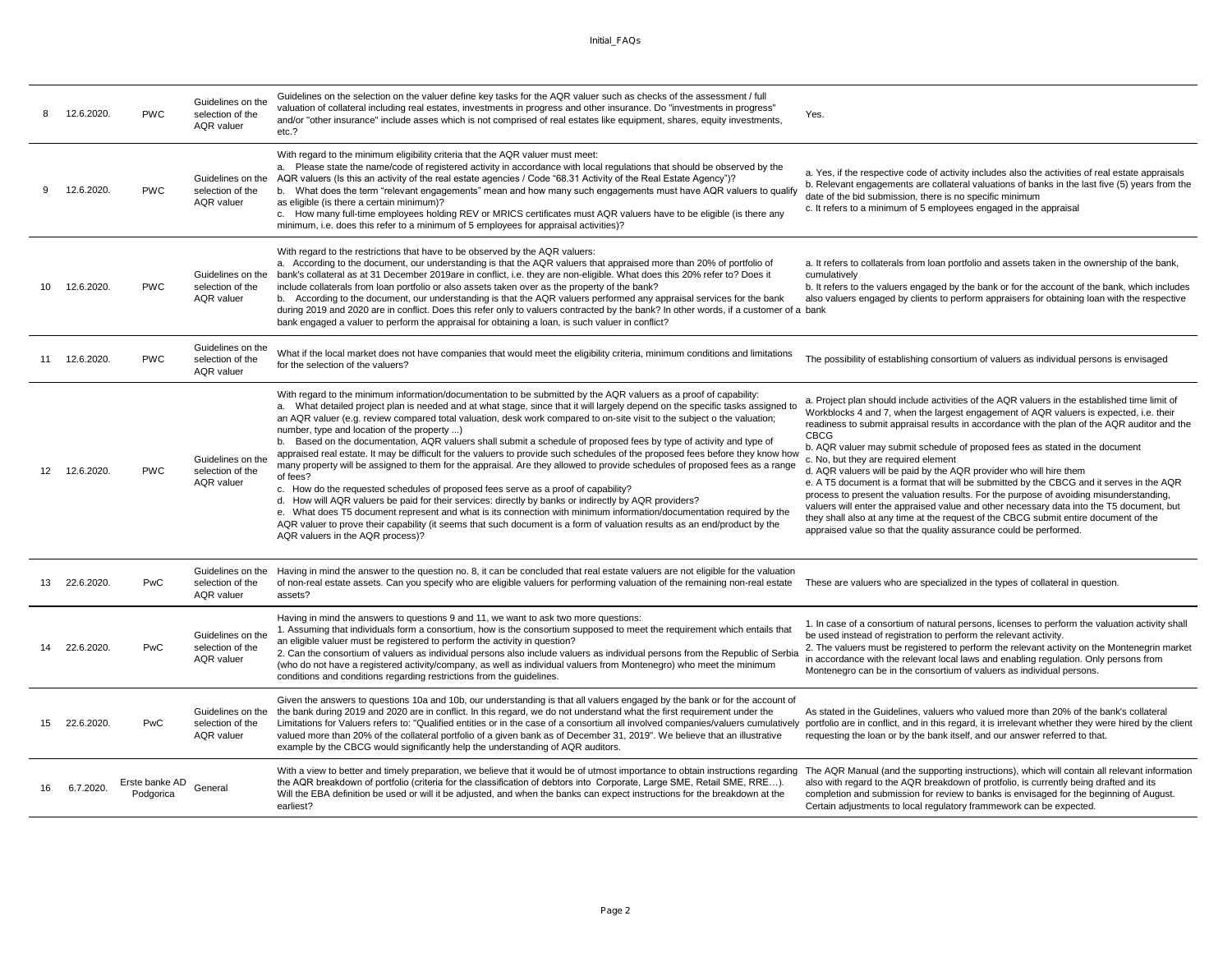|    | 6.7.2020.     | Erste banke AD<br>Podgorica | General                                                    | Will the customer exposure include revocable off-balance sheet exposure?                                                                                                                                                                                                                                                                                                                                                                                                                                                                                                                                                                                                                                                                   | The AQR Manual (and the supporting instructions), which will contain all relevant information<br>also with regard to the exposures that will be subject to analysis, is currently being drafted<br>and its completion and submission for review to banks is envisaged for the beginning of<br>August.                                                                                                                                                                |
|----|---------------|-----------------------------|------------------------------------------------------------|--------------------------------------------------------------------------------------------------------------------------------------------------------------------------------------------------------------------------------------------------------------------------------------------------------------------------------------------------------------------------------------------------------------------------------------------------------------------------------------------------------------------------------------------------------------------------------------------------------------------------------------------------------------------------------------------------------------------------------------------|----------------------------------------------------------------------------------------------------------------------------------------------------------------------------------------------------------------------------------------------------------------------------------------------------------------------------------------------------------------------------------------------------------------------------------------------------------------------|
|    | 6.7.2020.     | Erste banke AD<br>Podgorica | General                                                    | Will the deterioration of financial creditworthiness caused by the COVID-19 crisis and potentially threatened credit capacity of Current conclusion is that the cut-off date (31 December 2019) will certainly not change.<br>customerss in 2020 have effects on the classification of customers as at 31 December 2019, bearing in mind that the specific Consequently, the COVID-19 crisis (which is still current and which effects cannot be viewed<br>credit decisions were passed at that time based on the financial projections with substantially better expectations than the<br>current situation? (paying special attention to project financing that are, as a rule, approved exclusively based on the future<br>projections) | yet) will not have an impact on the classification of customers as at 31 December 2019. The<br>manner and the form of reviewing the impact of the COVID-19 crisis on the deterioration of<br>the financial creditworthiness of debtors is certainly being considered.                                                                                                                                                                                                |
| 19 | 6.7.2020.     | Erste banke AD<br>Podgorica | General                                                    | In order to prepare better and more adequately, are you in a position to tell us, in this phase, whether the exposures to State<br>of Montenegro, as well as exposures secured by unconditional guarantees of the State of Montenegro, considering that such<br>exposures are assigned 0% risk weight will be subject to the AQR?                                                                                                                                                                                                                                                                                                                                                                                                          | We are currently in the phase of analysing and selecting the exposures that will be subject to<br>the AQR, and in this moment, we are not in a position to give you a precise answer. Surely,<br>the AQR Manual (and the supporting instructions) will contain all relevant information also<br>with regard to the exposures that will be subject to the analysis.                                                                                                   |
|    | 06.07.2020    | <b>PWC</b>                  | Guidelines on the<br>selection of the<br><b>AQR</b> valuer | Brearing in mind the response to question no. 15, could you please confirm your understanding regarding the restrictions for<br>the valuers: If a valuer has performed valuations for a bank during 2019 and 2020, the restriction is in place only if more than<br>20% of portfolio of bank's collateral has been valued, i.e. there is no conflict if the valuation is below 20%?                                                                                                                                                                                                                                                                                                                                                        | You have understood the response correctly.                                                                                                                                                                                                                                                                                                                                                                                                                          |
| 21 | 06.07.2020    | <b>PWC</b>                  | Guidelines on the<br>selection of the<br><b>AQR</b> valuer | Could you please explain in more detail what does "20% of portfolio of bank's collateral" reffer to. For example, a bank has a<br>total placement of 100 million, secured by a total of 100 collaterals with total worth of 200 million. Does 20% refer to: 1) total<br>placement, 2) number of collateral, 3) estimated value of collateral or 4) something else. Please provide an illustrative<br>explanation.                                                                                                                                                                                                                                                                                                                          | 20% refers to the estimated value of collateral in total portfolio of collateral and assets<br>acquired through collection.                                                                                                                                                                                                                                                                                                                                          |
|    | 22 06.07.2020 | <b>PWC</b>                  | Guidelines on the<br>selection of the<br><b>AQR</b> valuer | With regards to question no. 17, is the portfolio of non-performing loans considered separately, or is it a part of the "portfolio"<br>of bank's collateral"?                                                                                                                                                                                                                                                                                                                                                                                                                                                                                                                                                                              | For the purposes of this exercise, the portfolio of non-performing loans is considered<br>together.                                                                                                                                                                                                                                                                                                                                                                  |
| 23 | 06.07.2020    | <b>PWC</b>                  | Guidelines on the<br>selection of the<br><b>AQR</b> valuer | With regards to question no. 17, whether and how real estate foreclosed by the bank is treated, since it is no longer a subject<br>of security?                                                                                                                                                                                                                                                                                                                                                                                                                                                                                                                                                                                            | Acquired assets, i.e. real estates foreclosed by the bank are also observed together with the<br>collaterals referred to in response under no. 17.                                                                                                                                                                                                                                                                                                                   |
|    |               |                             | Guidelines on the                                          |                                                                                                                                                                                                                                                                                                                                                                                                                                                                                                                                                                                                                                                                                                                                            |                                                                                                                                                                                                                                                                                                                                                                                                                                                                      |
|    | 06.07.2020    | <b>PWC</b>                  | selection of the<br><b>AQR</b> valuer                      | Can valuers as natural persons be members of more than one consortium?                                                                                                                                                                                                                                                                                                                                                                                                                                                                                                                                                                                                                                                                     | They can. However, it is the responsibility of AQR auditors and the valuers themselves to<br>observe the deadlines for submitting the valuations within the AQR, i.e. to be engaged in<br>accordance with their own capacities and possibilities.                                                                                                                                                                                                                    |
|    |               |                             |                                                            | Please provide an explanatio of the guidelines:                                                                                                                                                                                                                                                                                                                                                                                                                                                                                                                                                                                                                                                                                            |                                                                                                                                                                                                                                                                                                                                                                                                                                                                      |
|    |               |                             |                                                            | In the Guidelines on the selection of the AQR auditor - Introduction - last paragraph it is stated : "Where the potential auditor<br>comprises more than one entity (consortium) it shall provide all individual information for the purpose of viewing the fulfilment<br>of the requirements of the Guidelines."                                                                                                                                                                                                                                                                                                                                                                                                                          |                                                                                                                                                                                                                                                                                                                                                                                                                                                                      |
| 25 | 07.07.2020    | <b>BDO</b>                  | Guidelines on the<br>selection of the<br>AQR auditor       | The Guidelines on the selection of the AQR auditor, item 2 - the part referring to minimum conditions regarding qualifications<br>of the AQR auditor - prescribes the conditions regarding the Project Manager (possess experience of participating in at least<br>two AQRs in the European Union, in a managerial position in the past 8 years and currently performs activities as a<br>"partner/director/principal" or any of their equivalents within the entity in question).                                                                                                                                                                                                                                                         | The General Manager of the Project: The condition of being employed on a permanent<br>basis with the bidder or the office network of the company is prescribed for the Operational<br>Manager. This condition does not apply to the General Manager. Consequently, a General<br>Manager may belong to a legal person within the same network or outside of it, or be an<br>associate member of the team by means of an adequate Contract (e.g. Service Contract), as |
|    |               |                             |                                                            | Regarding the Operational Manager it is explicitly stated - that the Operational manager shall be employed on a permanent<br>basis with the bidder or the office network of the company to which the potential auditor belongs.                                                                                                                                                                                                                                                                                                                                                                                                                                                                                                            | long as the conditions set out in the part relating to minimum conditions regarding the project<br>manage are met. When giving consent, it will be required to submit the Contract defining this<br>relationship and responsibilities, for inspection and comments.                                                                                                                                                                                                  |
|    |               |                             |                                                            | Since it is not defined in detail who can comprise a consortium - we would like to know if a consortium has to be comprised of<br>multiple companies belonging to a single network or a consortium may be created with other legal and natural persons where<br>those persons comply with the conditions prescribed in the part relating to minimum conditions regarding the project manager<br>- The General Manager of the Project?                                                                                                                                                                                                                                                                                                      |                                                                                                                                                                                                                                                                                                                                                                                                                                                                      |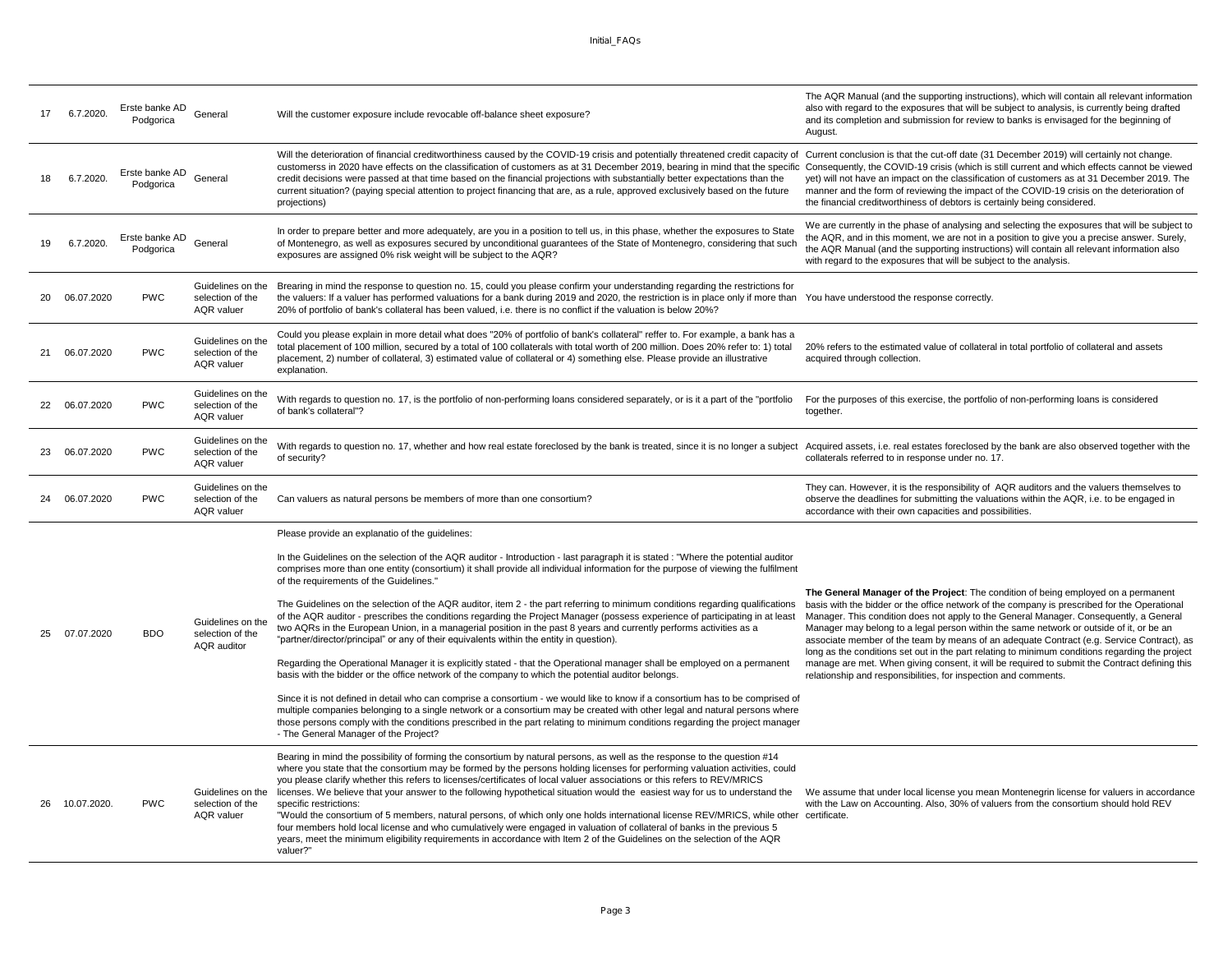| 27  |                | 16.07.2020. Deloitte d.o.o.    | Guidelines on the<br>selection of the<br><b>AQR</b> valuer | Within Item 2 paragraph 2 indent 3 of the section that determines minimum conditions regarding qualifications and operating<br>capacity of the AQR auditor, it is stated that: "the potential auditor's team should have one person responsible for the<br>assurance of the quality of collateral valuation performed by AQR appraisers, and this person shall posess at least the<br>following qualifications:<br>a. at least five years of experience in valuations;<br>b. experience of participating in at least two AQRs (or diagnostic studies of banks and similar engagements) in the European<br>Union or any of the Western Balkan countries;<br>c. internationally recognised valuer certificate: Recognised European Valuer REV (TEGoVA) or MRICS RV (Member of Royal<br>Institution of Chartered Surveyors, Registered Valuer)".<br>Should hese criteria be met also during the quality assurance of valuations that were not subject to reassessment by the<br>selected valuer (e.g. those less than 1 year).                                                                                                                                                                                                                                                                                                                                                                                                                                                                                | Yes.<br>For explanation purposes, a person engaged in the AQR auditors' team to assess quality<br>assurance cannot be AQR valuer, i.e. this person must be independent from that team and<br>all other teams of AQR valuers.                                                                                                                                                                                                                                                                                                                                                                                                                                                                        |
|-----|----------------|--------------------------------|------------------------------------------------------------|------------------------------------------------------------------------------------------------------------------------------------------------------------------------------------------------------------------------------------------------------------------------------------------------------------------------------------------------------------------------------------------------------------------------------------------------------------------------------------------------------------------------------------------------------------------------------------------------------------------------------------------------------------------------------------------------------------------------------------------------------------------------------------------------------------------------------------------------------------------------------------------------------------------------------------------------------------------------------------------------------------------------------------------------------------------------------------------------------------------------------------------------------------------------------------------------------------------------------------------------------------------------------------------------------------------------------------------------------------------------------------------------------------------------------------------------------------------------------------------------------------|-----------------------------------------------------------------------------------------------------------------------------------------------------------------------------------------------------------------------------------------------------------------------------------------------------------------------------------------------------------------------------------------------------------------------------------------------------------------------------------------------------------------------------------------------------------------------------------------------------------------------------------------------------------------------------------------------------|
|     |                | 16.07.2020. Deloitte d.o.o.    | Guidelines on the<br>selection of the<br><b>AQR</b> valuer | If all eligilibity criteria for the valuers are met in accordance with te Guidelines issued by the CBCG, is it possible to engage<br>the same appraisal firm in higher number of AQR projects? Is there a restriction in this regard (under the assumption that the<br>capacity of valuers to complete the relevant task in not brought into question)?                                                                                                                                                                                                                                                                                                                                                                                                                                                                                                                                                                                                                                                                                                                                                                                                                                                                                                                                                                                                                                                                                                                                                    | We believe that this question refers to the Guidelines for valuers and not to a person that<br>should be a part of the AQR auditors' team. If this question refers to AQR valuers, the<br>answer is that it is possible to engage the same firm as long as they have capacities and<br>qualifications to perform the job within the deadline and in qualitative manner.                                                                                                                                                                                                                                                                                                                             |
|     |                | 16.07.2020. Deloitte d.o.o.    | Guidelines on the<br>selection of the<br><b>AQR</b> valuer | The condition on non-existence of the financial relationship of the AQR auditors or non-existence of the financial interests of<br>the AQR valuers with the banks is mentioned within the eligibility criteria for the auditors and valuers. Does this imply the<br>existence of the credit and deposit relationship with the bank? Since the same criteria are required also for family members,<br>how the non-existence of the relationship is documented?                                                                                                                                                                                                                                                                                                                                                                                                                                                                                                                                                                                                                                                                                                                                                                                                                                                                                                                                                                                                                                              | Yes, this is also included with other restrictions that are defined in the Guidelines. It will be<br>documented by statements under full substantive and criminal liability signed by team<br>members and responsible person of the AQR auditor and/or valuer.                                                                                                                                                                                                                                                                                                                                                                                                                                      |
| 30. | 16.07.2020.    | <b>PWC</b>                     | Guidelines on the<br>selection of the<br><b>AQR</b> valuer | With regard to the answer to the question #26, could you please clarify the following:<br>a. it has been stated that "30% of valuers from the consortium should hold REV certificate". Does REV also imply the MRICS<br>certificate?<br>b. for the remaining 70%, it was stated that you assume under local license the Montenero's license for valuers in accordance a. MRICS RV certificate is also acceptable<br>with the Law on Accounting of Montenegro. Namely, our question referred to licenses issued by local associations of valuers b. the competent ministry gives consent to the association of valuers for their work and<br>in Montenegro (e.g. National Association of Valuers of Montenegro, the Institute of Certified Appraisers of Montenegro)<br>since we do not have the knowledge that there are licenses issued by a competent ministry in accordance with the Law on<br>Accounting of Montenegro. If so, could you please refer to relevant registry or address so that we could collect adequate<br>informaton on licensed valuers in Montenegro.                                                                                                                                                                                                                                                                                                                                                                                                                               | supervises them; therefore your statement with regard to local associations is fine.                                                                                                                                                                                                                                                                                                                                                                                                                                                                                                                                                                                                                |
| 31  | 16.07.2020.    | <b>PWC</b>                     | Guidelines on the<br>selection of the<br><b>AQR</b> valuer | Must members of the consortium be citizens of Montenegro, or foreign persons holding REV or MRICS licenses can also<br>participate and who are members of any of the association of valuers in Montenegro?                                                                                                                                                                                                                                                                                                                                                                                                                                                                                                                                                                                                                                                                                                                                                                                                                                                                                                                                                                                                                                                                                                                                                                                                                                                                                                 | Non-residents that are members of an association of valuers in Montenegro or holding a<br>license issued by any of Montenegrin associations and who performed appraisals during at<br>least 5 previous years can also participate.                                                                                                                                                                                                                                                                                                                                                                                                                                                                  |
|     | 32 16.07.2020. | <b>PWC</b>                     | Guidelines on the<br>selection of the<br>AQR valuer        | Does the AQR auditor signs the agreement with valuers as natural persons which will form the consortium as needed or<br>exclusively with already esablished consortium?                                                                                                                                                                                                                                                                                                                                                                                                                                                                                                                                                                                                                                                                                                                                                                                                                                                                                                                                                                                                                                                                                                                                                                                                                                                                                                                                    | It depends on the status of the established consortium - if the valuers act as a legal person,<br>the agreement is signed with that legal person. if they act as a group of valuers, they all<br>participate in signing the agreement as natural persons.                                                                                                                                                                                                                                                                                                                                                                                                                                           |
|     |                | 33 20.07.2020. Deloitte d.o.o. | Guidelines on the<br>selection of the<br><b>AQR</b> valuer | 1. Within the AQR Manual issued by the ECB, item 4.4. states that "The bank team will provide the necessary collateral<br>information for RRE exposures and sovereign, institutional and corporate exposures that are already credit-impaired to<br>appraisers in a timely manner. The appraisers may or may not be a team within the bank team or a different third party".<br>Looking to the ECB Manual, the question is whether re-appraisals of the real estates may be performed by the members of<br>the AQR auditors' team if they meet the requirements from the Guidelines on the selection of the AQR valuer? If the answer<br>to this question is yes, is it necessary that the member of the team that has adequate professional qualifications is full-time<br>employee of the audit firm registered in Montenegro or is it acceptable for that member of the team to be full-time employee in<br>one of the members of the consortium that submits the offer (members of the consortium are parts of the same company in<br>different countries)?<br>2. Within the Guidelines on the selection of the AQR valuer, item 4 states that "the first quality control will be performed by<br>a competent person on behalf of the AQR consultant performing the AQR in the bank". Does this refer to the member of the<br>AQR auditor's team or another person in the process? What created dilemma is the use of the expression AQR consultant<br>instead of AQR auditor or AQR team of the bank. | 1. Yes, AQR auditor's team members may perform re-appraisals of the real estates if the<br>meed the requirements from teh Guidelines on the AQR valuer. The minimum eligibility<br>requirements to be met by the AQR veluers (whether they are member of the team of the<br>AQR auditors or not) are defined in the Guidelines on the selection of the AQR valuers (Item<br>2).<br>Pursuant to the requirements stated in the Gudelines, any valuer - resident must hold<br>adequate national licenses, and if it is non-resident, it must hold adequate license that is at<br>least 5 years old, as well as the experience of performing real estate valuations at the<br>territory of Montenegro. |
|     |                | 24.07.2020. Deloitte d.o.o.    | Guidelines on the<br>selection of the<br><b>AQR</b> valuer | Introduction: In the Guidelines on the selection of the AQR auditor issued by the Central Bank of Montenegro, item 2<br>conditions regarding the independence of the AQR auditor states that the bank shall notify the CBCG of any professional<br>services that the proposed AQR auditor has provided or has been providing over the past two years in a manner and form as<br>specified in Annex 1 of these Guidelines.<br>Question: Does the bank prepare this list in cooperation with the candidate for the AQR auditor? Does this request refer only<br>to projects that the candidate for AQR auditor had with the bank that sends the annex?                                                                                                                                                                                                                                                                                                                                                                                                                                                                                                                                                                                                                                                                                                                                                                                                                                                       | As stated in the Guidelines, the Bank shall notify the CBCG of any professional services that<br>the proposed AQR auditor has provided or has been providing over the past two years in a<br>manner and form as specified in Annex 1 of these Guidelines. Table from the Annex 1<br>represents a minimum information that the Bank submits on the previous and current<br>engagements of the proposed AQR auditor.                                                                                                                                                                                                                                                                                  |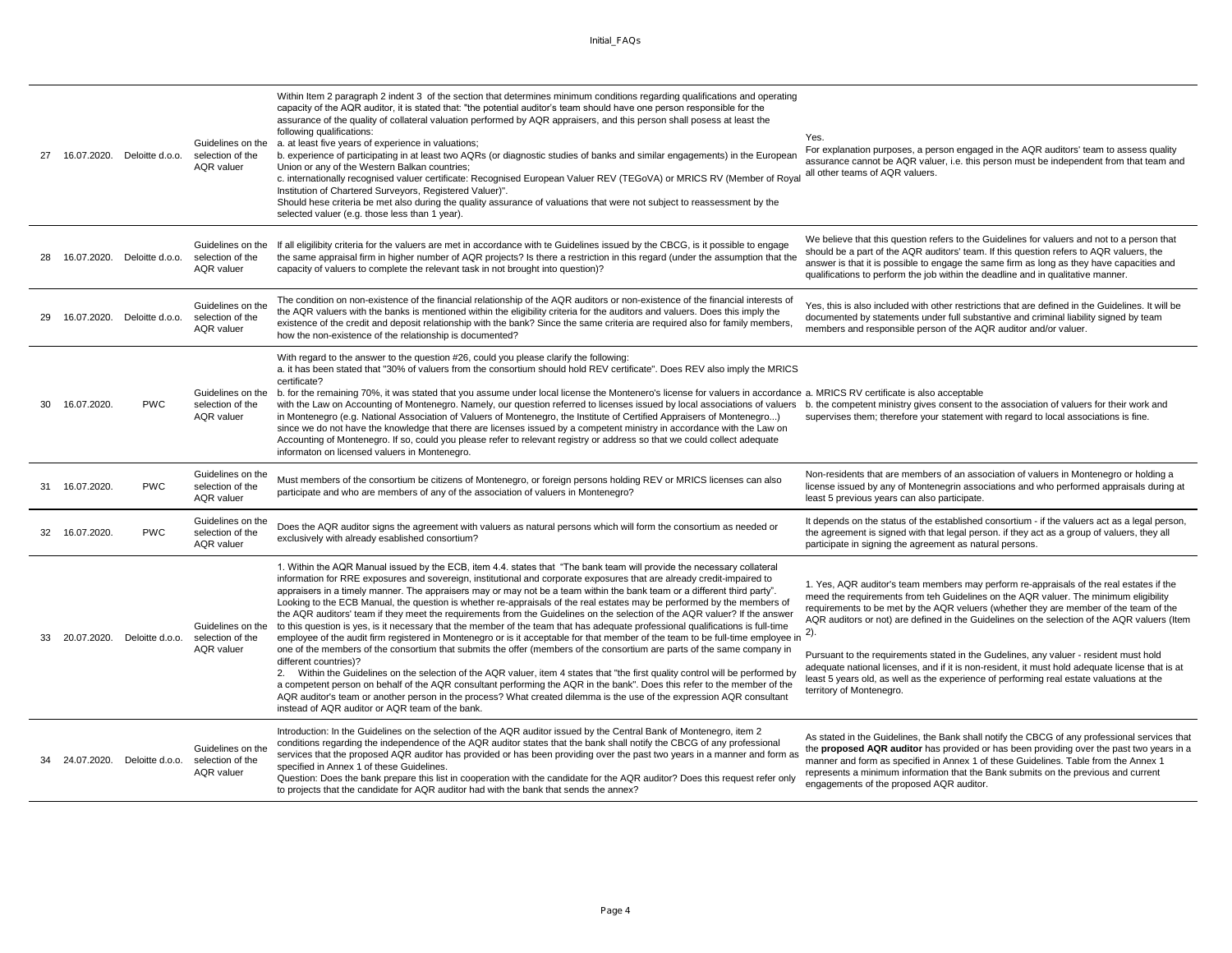| 35  | 27.07.2020. | <b>PWC</b>      | Guidelines on the<br>selection of the<br><b>AQR</b> valuer | The Guidelines on the selection of the AQR auditor and the Guidelines on the selection of the AQR valuer define that the<br>potential auditors, for the purposes of selection, should provide, within the bid, as a proof of capability inter alia, proposed<br>fees based on expected number of expert hours required for the AQR, as well as information on selected valuers for<br>collaterals of the banks.<br>With regard to the abovementioned, have we drawn the correct conclusion correct that total proposed fee in the bids of the<br>AQR auditor that represents an integral part of the proof of the capability to be subject to the CBCG approval must include<br>also the fee for the selected valuers for the collaterals of the banks, or maybe the possibility is left that the fee for this<br>segment be contracted between the bank and audito r subsequently, i.e. after the selection of the auditor by the bank and<br>submission of information on the selection of the auditor to the Central Bank of Montenegro for the purposes of obtaining<br>approval?                                                                              | You have drawn the correct conclusion. Thus, total proposed fee in the bids of the AQR<br>auditor that represents an integral part of the proof of capability to be subject to the CBCG<br>approval must include also the fee for selected valuers for the collaterals of the banks.                                                                                                                                                                                                                                                                                                                                                                                                                                                                                                                                                                                                                                                                                                       |
|-----|-------------|-----------------|------------------------------------------------------------|--------------------------------------------------------------------------------------------------------------------------------------------------------------------------------------------------------------------------------------------------------------------------------------------------------------------------------------------------------------------------------------------------------------------------------------------------------------------------------------------------------------------------------------------------------------------------------------------------------------------------------------------------------------------------------------------------------------------------------------------------------------------------------------------------------------------------------------------------------------------------------------------------------------------------------------------------------------------------------------------------------------------------------------------------------------------------------------------------------------------------------------------------------------------|--------------------------------------------------------------------------------------------------------------------------------------------------------------------------------------------------------------------------------------------------------------------------------------------------------------------------------------------------------------------------------------------------------------------------------------------------------------------------------------------------------------------------------------------------------------------------------------------------------------------------------------------------------------------------------------------------------------------------------------------------------------------------------------------------------------------------------------------------------------------------------------------------------------------------------------------------------------------------------------------|
| ารค | 12.08.2020. | <b>KPMG</b>     | Guidelines on the<br>selection of the<br><b>AQR</b> valuer | Taking into account your answer to question number 35 (question by PWC), whether and how (according to the current<br>Guidelines) the proposed AQR valuer's fee (i.e. the ranges of fees according to the type of activity and type of appraised real<br>estate) affects the proving of capability of AQR valuers and AQR auditors?                                                                                                                                                                                                                                                                                                                                                                                                                                                                                                                                                                                                                                                                                                                                                                                                                                | Fee ranges by type of activity and type of appraised real estate stand as one of the minimum<br>information that valuers must provide as proof of capability. Based on all the minimum<br>information that the AQR valuer/auditor must provide as proof of capabilty, the AQR<br>valuer/auditor demonstrates and proves whether and in what way it has provided sufficient<br>capacity to complete all tasks within the defined deadlines and at a satisfactory level. The<br>impact of the proposed fee itself on the proving of capability cannot be observed in isolation.<br>Factors such as the composition and number of the proposed team, a detailed project plan<br>on how the potential auditor proposes to carry out the project, and accordingly the planned<br>number of professional hours needed for AQR represent some of the other elements based<br>on which the AQR valuer/auditor proves ists ability and which consequently affects the fee<br>amount.                |
| 37  | 12.08.2020. | <b>KPMG</b>     | Guidelines on the<br>selection of the<br><b>AQR</b> valuer | Is it envisaged that the Central Bank of Montenegro gives its consent to the selection of AQR valuer by AQR auditor and if so,<br>at what stage of the process, i.e. by what deadline is such approval envisaged to be granted and in accordance with which<br>part/parts of the Guidelines is it expected?                                                                                                                                                                                                                                                                                                                                                                                                                                                                                                                                                                                                                                                                                                                                                                                                                                                        | Yes, the CBCG is envisaged to give its consent to the selection of the AQR valuer by the<br>AQR auditor. The envisaged deadline for giving such consent to the selection of the AQR<br>valuer is 2 weeks following the confirmation of the selection of the AQR auditor.                                                                                                                                                                                                                                                                                                                                                                                                                                                                                                                                                                                                                                                                                                                   |
|     | 25.08.2020. | <b>CKB Bank</b> | Portfolio Selection                                        | I would like to ask for clarification/confirmation regarding the segmentation rules for the purposes of AQR with regard to the<br>differences in relation to internal segmentation.<br>Clarification is required for the term SME (# A9) from the Guidelines in the Portfolio Selection Form. In our understanding,<br>SME refers to legal entities that have a total exposure under 100 thousand euros at the level of conected persons, whereby 2<br>of the following 3 conditions are met:<br>• the average number of employees in the business year is less than 250;<br>$\cdot$ total annual income is under $\in$ 40.000.000.00:<br>$\cdot$ total assets are under $\in$ 20.000.000.00.<br>If we understand correctly, this label can also be assigned to clients/loans that are classifed as Corporate according to the<br>internal segmentation but have a total exposure under 100 thousand euros at the level of coneceted persons. This could<br>cause more than half of the clients segmented as Corporate according to the internal methodology to be labeled as SME.<br>Also, this lable may be assigned for revolving exposures (e.g. credit card). | For the purposes of filling the Portfolio Selection Form, exposures to Small and Medium<br>Enterprises (SMEs) belonging to exposures to natural persons and bearing the code # A9<br>are those exposures that meet the requirements of Article 34 of the Decision on Capital<br>Adequacy of Banks and in the context of this Article they are considered as exposures to<br>small and medium enterprises which are assigned a risk weight of 75%.                                                                                                                                                                                                                                                                                                                                                                                                                                                                                                                                          |
|     |             |                 |                                                            | Regarding the filling in of the form for the purposes of AQR, could you provide additional clarification of exposure that needs<br>to be shown.<br>26.08.2020. ko Bank AD Podg(Portfolio Selection In the column explanation it is stated that in the column 'Current balance of loans and other placements and debt securities'<br>the exposure and accrued interest should be presented. Does this mean that the exposure from fees and prepayments and<br>accruals should be shown in the 'other assets' position? Also, should value adjustments be shown in the columns 'Exposure<br>impairment' without value adjustments for fees?                                                                                                                                                                                                                                                                                                                                                                                                                                                                                                                          | When filling in the Portfolio Selection Form, required amounts from the columns should be<br>filled in exclusively within one row for one portfolio. Items relating to exposures within a<br>specific portfolio, that do not need to be shown in a specific column in accordance with<br>guidelines for specifying the amounts in that column (like allowances for impairment or<br>specific fees), need not be shown separately in a specific row, and excluding them from the<br>amount shown in the appropriate column that requires their exclusion is sufficient.<br>For the purposes of Portfolio Selection Form, interest shall be the interest and fees that are<br>distributed over the entire period of duration of the financial asset in accordance with IFRS 9,<br>and are, in accordance with the above, required to be treated in columns A33 Current<br>balance of loans and other placements and debt securities (balance sheet exposures) and<br>A47 Impaired exposures. |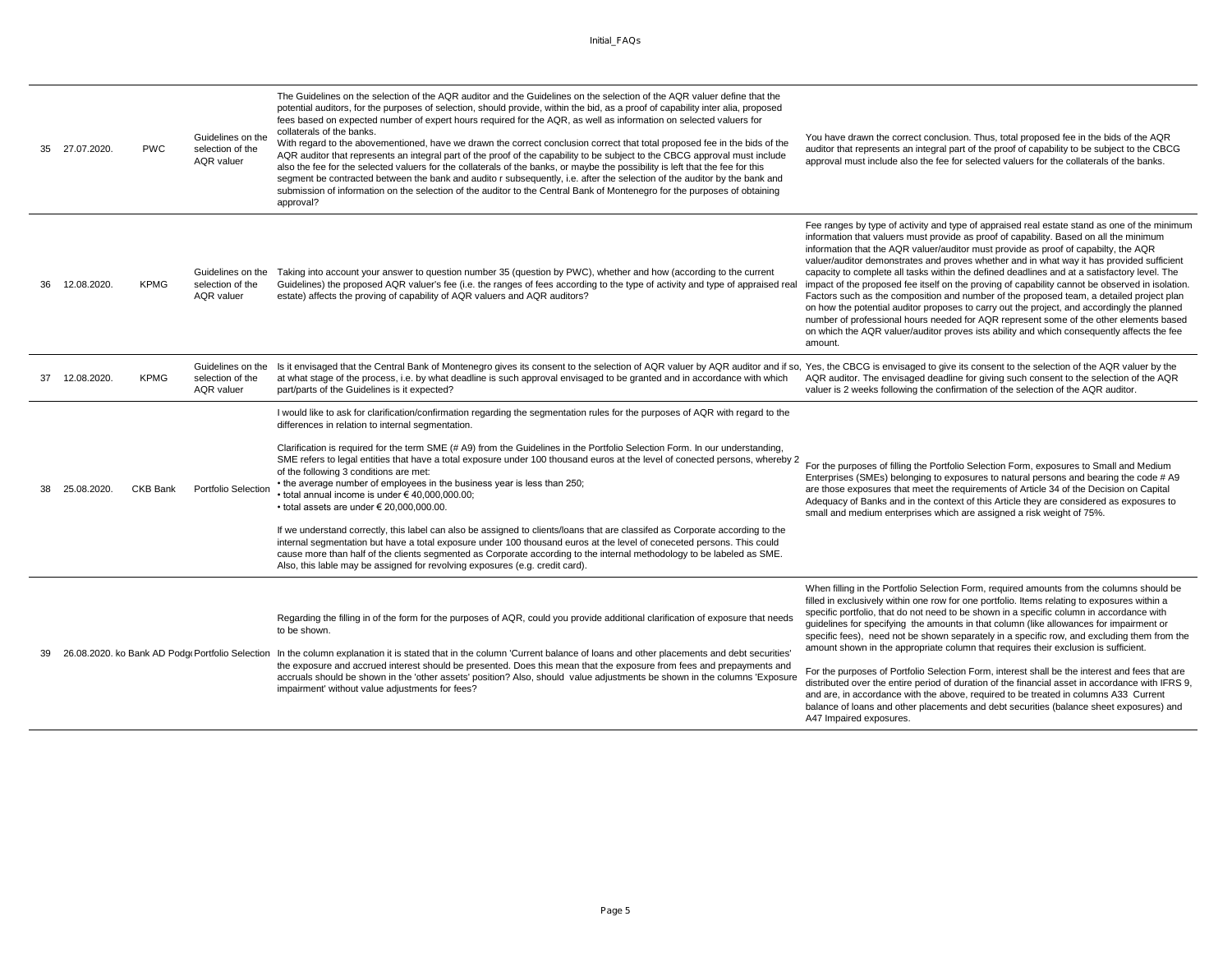|            | 26.08.2020. rička banka AD Po Portfolio Selection           | Please clarify the columns 'Carrying amount of loans and other placements in debt securities' and 'Current balance of loans<br>and other placements and debt securities (balance sheet exposures)'?<br>Please clarify which segments should be included in these items and, if possible, refer to some of the existing reports for the<br>purpose of verifying that the form is filled in accurately. | In column A32 'Carrying amount of loans and other placements in debt securities' you should<br>show the so-called net exposure arising from loans and other placements as well as from<br>debt securities - total balance sheet and accrued interest reduced by amortisation, and<br>impairment of balance sheet asset items.<br>In column A33 'Current balance of loans and other placements and debt securities (balance<br>sheet exposures)' you should show the so-called gross exposure of the bank arising from<br>loans and other placements, as well as from debt securities - balance sheet exposure and<br>accrued interest without allowances for impairment.<br>Bearing in mind the specificities of the process of Portfolio Selection for the purposes of AQR<br>implementation, the requirements for filling in the fields in the Portfolio Selection Form are<br>provided through the Guidelines within the Form itself. |
|------------|-------------------------------------------------------------|-------------------------------------------------------------------------------------------------------------------------------------------------------------------------------------------------------------------------------------------------------------------------------------------------------------------------------------------------------------------------------------------------------|------------------------------------------------------------------------------------------------------------------------------------------------------------------------------------------------------------------------------------------------------------------------------------------------------------------------------------------------------------------------------------------------------------------------------------------------------------------------------------------------------------------------------------------------------------------------------------------------------------------------------------------------------------------------------------------------------------------------------------------------------------------------------------------------------------------------------------------------------------------------------------------------------------------------------------------|
| $\Delta$ 1 | 26.08.2020 Universal Capital<br>Bank                        | Portfolio Selection Does the position A8 of the Guidelines represent the sum of A9, A10, and A11?                                                                                                                                                                                                                                                                                                     | Yes, in the row A8 Natural Persons you should show the sum of amounts given in rows A9<br>SME, A10 (Residential Real Estate -RRE), and A11 Other Natural Persons.                                                                                                                                                                                                                                                                                                                                                                                                                                                                                                                                                                                                                                                                                                                                                                        |
|            | 26.08.2020 Universal Capital<br>Bank                        | Portfolio Selection Does the position A11of the Guidelines represent the sum of A12, A15, A16, and A17?                                                                                                                                                                                                                                                                                               | Yes, in the row A11 Other Natural Persons you should show the sum of amounts given in<br>rows A12 Revolving, A15 Non-Revolving Unsecured Loan, A16 Other Unsecured Loans, and<br>A17 Other.                                                                                                                                                                                                                                                                                                                                                                                                                                                                                                                                                                                                                                                                                                                                              |
| 43         | 26.08.2020 Universal Capital<br>Bank                        | Does the position A15 (Non-revolving Unsecured Loan) of the Guidelines include only a loan with the bill of exchange as<br>Portfolio Selection collateral or does it also include concluded guarantee agreements, co-indebtedness, etc. or does it imply the absence of any<br>of these forms of security?                                                                                            | The row A15 Non-Revolving Unsecured Loan should, inter alia, include loans with bill of<br>exchange as collateral, as well as loans with concluded guarantee agreements, or with co-<br>indebtedness.                                                                                                                                                                                                                                                                                                                                                                                                                                                                                                                                                                                                                                                                                                                                    |
|            | 26.08.2020 Universal Capital<br>Bank                        | Does the position A17 of the Guidelines, presuming that the position A8 includes all natural persons, include all non-revolving<br>Portfolio Selection loans that have a mortgage in the form of commercial premises, land, etc.? If so, than the position A12 would not be equal to<br>the sum of A16 and A17 of the Guidelines, because it would have to include non-revolving products.            | All loans that do not meet any of the conditions specified in the guidelines for filling in the<br>rows A9 to A16 should be shown in the row A17 Other.<br>The sum of amounts given in rows A13 Credit Cards and A14 Overdraft should be shown in<br>the row A12 Revolving.                                                                                                                                                                                                                                                                                                                                                                                                                                                                                                                                                                                                                                                              |
| 45         | 26.08.2020 Universal Capital<br>Bank                        | Position A31 of the Guidelines - For grouped foreign exposures making less than 5% of credit risk weighted assets. Do the<br>Portfolio Selection credit risk weighted assets refer to the position Weighted Balance Sheet Assets (B13) within the KSB Form, or the position<br>Total Balance Sheet Assets (B12) within the same form?                                                                 | Grouping of foreign exposures into 'Other Foreign Exposures' may be done where the assets<br>weighted by the credit risk arising from these exposures account for less than 5% of total<br>credit risk weighted assets, whereby the calculation of credit risk weighted assets takes<br>into account balance and off-balance sheet items. Provisions of Article 14 paragraph 4 of<br>the Decision on Capital Adequacy of Banks should not be taken into account when<br>calculating for the purposes of Portfolio Selection (adverse effects of IFRS 9 implementation).                                                                                                                                                                                                                                                                                                                                                                  |
|            | 26.08.2020 Universal Capital<br>Bank                        | Portfolio Selection Do the positions A32 and A33 of the Guidelines include impairment for accrued fees?                                                                                                                                                                                                                                                                                               | For the purposes of filling in the required amounts in the Portfolio Selection Form in<br>accordance with the Guidelines provided within this form, the exposures included within<br>specific rows need to be adjusted to the scope of exposures for the purposes of reporting in<br>accordance with the Decision on Capital Adequacy of Banks.<br>The amounts in column A32 Carrying amount of loans and other placements in debt<br>securities should be shown with allowances for impairment (thus, including the accrued<br>fees), while the amounts in the column A 33 Current balance of loans and other placements<br>and debt securities should be shown without the allowances for impairment (thus, not<br>including the accrued fees).                                                                                                                                                                                        |
|            | 26.08.2020 Universal Capital<br>Bank                        | Does the Carrying amount of loans and other placements in debt securities within the position A32 of the Guidelines refer to<br>Portfolio Selection the balance and off-balance sheet on loan positions only (unused loans), or should it be increased by other off-balance sheet<br>exposures (quarantees, letters of credit)?                                                                       | In accordance with the Clarification for all banks provided within the Q&A, in the column A32<br>Carrying amount of loans and other placements in debt securities you should show only<br>balance-sheet exposures. Please disregard the part of the Guidelines which, in the<br>clarification of this column states "and probable loss arising from off-balance sheet<br>items".                                                                                                                                                                                                                                                                                                                                                                                                                                                                                                                                                         |
|            | 26.08.2020 Universal Capital<br>Portfolio Selection<br>Bank | Positions A57 and A58 of the Guidelines - Specific credit risk adjustments for exposures assessed at individual level and<br>Specific credit risk adjustments for exposures assessed at group level. Please clarify these positions.                                                                                                                                                                  | In the column A57 Specific credit risk adjustments for exposures assessed at individual level<br>you should show impaired balance sheet assets and probable loss arising from off-balance<br>sheet assets assessed on individual basis, while in column A58 Specific credit risk<br>adjustments for exposures assessed at group level you should show impairment of balance<br>sheet items, i.e. probable loss arising from off-balance sheet items assessed at group level.<br>Note: In accordance with the Draft Decision on Capital adequacy of Credit Institutions,<br>the specific value adjustments mean the credit risk value adjustment in accordance<br>with IFRS 9 (for stages 1, 2, and 3).                                                                                                                                                                                                                                   |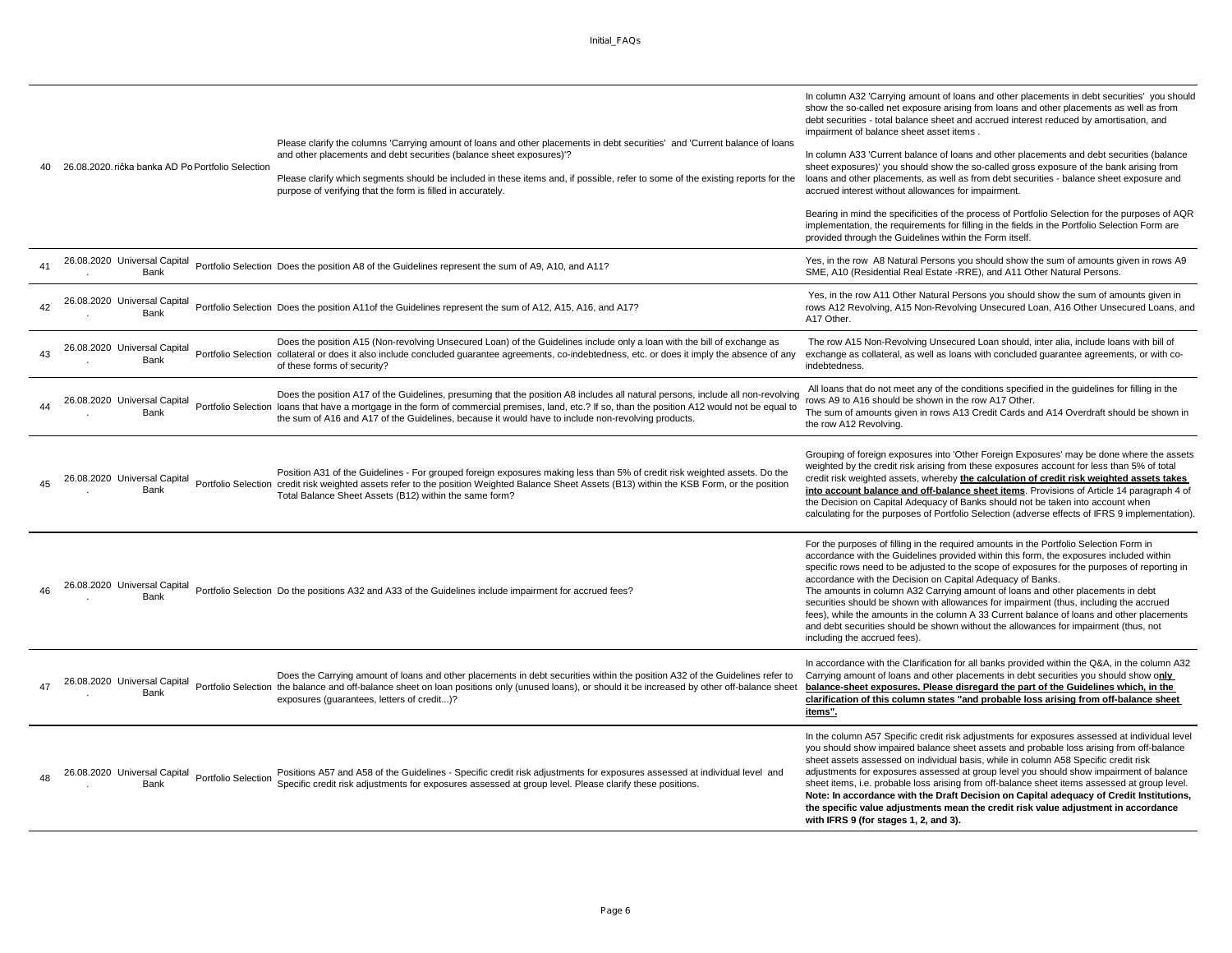|    | 27.08.2020.    | Universal Capital<br>Bank      | Portfolio Selection        | Given that in the "front page" sheet you state that "credit exposure refers to loans and other placements and debt securities<br>classified as amortized cost in columns I to AB. Off-balance sheet exposures (guarantees and liabilities) are presented in<br>columns F and G. Financial assets measured at fair value through other comprehensive income are presented in columns<br>AE and AF. Financial assets measured at fair value through profit or loss are in columns AG and AH." Does this mean that<br>the sum of the sheet "credit exposure" should correspond to the positions in B.S. - financial assets at amortized cost, financia<br>assets through total other comprehensive income and financial assets through P&L.                                                            | The Credit Exposure sheet should show loans and other placements and debt securities,<br>measured at amortized cost, measured at fair value through profit and loss and measured at<br>fair value through other comprehensive income. This means that $A32 + A59 + A61 = BS$ :<br>pos 1 (part related to deposit accounts with central banks) + $2 + 3 + 4 + 5 + 9 + 10 + 12$<br>$+13 + 14 + 15$                                                                                                                                                                                                                                                                                                       |
|----|----------------|--------------------------------|----------------------------|-----------------------------------------------------------------------------------------------------------------------------------------------------------------------------------------------------------------------------------------------------------------------------------------------------------------------------------------------------------------------------------------------------------------------------------------------------------------------------------------------------------------------------------------------------------------------------------------------------------------------------------------------------------------------------------------------------------------------------------------------------------------------------------------------------|--------------------------------------------------------------------------------------------------------------------------------------------------------------------------------------------------------------------------------------------------------------------------------------------------------------------------------------------------------------------------------------------------------------------------------------------------------------------------------------------------------------------------------------------------------------------------------------------------------------------------------------------------------------------------------------------------------|
|    | 50 27.08.2020. | Universal Capital<br>Bank      |                            | Portfolio Selection What does the guidelines position all other assets A30 cover?                                                                                                                                                                                                                                                                                                                                                                                                                                                                                                                                                                                                                                                                                                                   | Row A30 Other assets should show credit exposures that do not meet the criteria and<br>conditions for classification in rows A3 - A29 given in the Guidelines.                                                                                                                                                                                                                                                                                                                                                                                                                                                                                                                                         |
| 51 | 27.08.2020     | <b>Adriatic Bank</b>           | Portfolio Selection        | Should the exposures listed in the row A2: Of which: Borrowings to persons related to the bank should be divided according<br>to the criteria listed subsequently, i.e. within natural and legal persons?"                                                                                                                                                                                                                                                                                                                                                                                                                                                                                                                                                                                          | Yes. All exposures to persons related to the bank should be shown in position A2, regardless<br>of which exposure category they belong to. These exposures should also be shown in all<br>relevant categories of exposures to individuals and legal persons.                                                                                                                                                                                                                                                                                                                                                                                                                                           |
| 52 | 27.08.2020     | Adriatic Bank                  | Portfolio Selection        | Should exposures to SMEs that do not meet the requirements prescribed by the Decision on Capital Adequacy, Article 34 be Adequacy, and cannot be classified in row A9 Natural persons SMEs, they should be<br>listed in row A29: Large SMEs (not operating in the field of real estate)?                                                                                                                                                                                                                                                                                                                                                                                                                                                                                                            | If exposures to SMEs do not meet the definition from Article 34 of the Decision on Capital<br>classified in row A29 Large SMEs (not operating in real estate) if they meet the conditions<br>given in Guidelines for this row.                                                                                                                                                                                                                                                                                                                                                                                                                                                                         |
| 53 | 27.08.2020     | Erste Bank                     | Portfolio Selection        | Could you inform us should Other receivables on fees and commissions from account 1914 be shown in the position A30<br>Other Assets, along with items from other assets (e.g. accounts receivables, card transactions, other financial receivables,<br>etc.).<br>As in the PBA/PVB forms the exposure includes the entire exposure per client's account in addition to deferred fees<br>(therefore, receivables for fees from account 1914 and other assets on which reserves are calculated on the party are<br>included), and the weighted amount of assets is calculated on that total amount and VB; if the amount of fees and other<br>assets on which reserves are calculated is separated to position A30, it will not be possible to obtain precise data in column<br>A63 - Credit risk RWA | If the bank has shown a certain fee recorded in the account 1914 in one of the positions A3-<br>A29 (because it is linked to credit exposure), this fee will be excluded from the position of<br>other assets (A30). Pursuant to the Decision on capital adequacy, everything that is not<br>covered by the previous positions is shown in this position."                                                                                                                                                                                                                                                                                                                                             |
|    | 27.08.2020     | Erste Bank                     |                            | In order to report as accurately as possible, please provide information on whether a parallel can be drawn between the<br>Portfolio Selection positions of the given form and the forms from the monthly software, specifically with MKL1 and MKA1 and MKA2, as well as This form must match the PBA and PVB forms.<br>PBA and PVB.                                                                                                                                                                                                                                                                                                                                                                                                                                                                |                                                                                                                                                                                                                                                                                                                                                                                                                                                                                                                                                                                                                                                                                                        |
| 55 | 27.08.2020     | Erste Bank                     | Portfolio Selection        | Does the position A1 include only assets valued at amortized cost (the final column AB is mentioned in the definition, while<br>the table itself also includes columns relating to asset items valued at fair value)?                                                                                                                                                                                                                                                                                                                                                                                                                                                                                                                                                                               | Position A1 includes the amounts of credit exposures measured at amortized cost, measured<br>at fair value through profit or loss and measured at fair value through other comprehensive<br>income. An explanation for the amounts shown in columns I to AB is given only as an<br>addition, not a restriction for the scope of this row.                                                                                                                                                                                                                                                                                                                                                              |
| 56 | 27.08.2020     | Erste Bank                     |                            | In line with the answer to the question above, would it be correct to show in positions A1 the amounts included in forms M-<br>Portfolio Selection KL1 and M-HOV-AA? OR would it be correct to show the amounts included in the forms M-KL1, M-HOV-AA and M-HOV-<br>AF?                                                                                                                                                                                                                                                                                                                                                                                                                                                                                                                             | In the position A1, which represents the total credit risk exposure, all exposures from the<br>balance sheet that are subject to credit risk and which are included in the PBA and PVB<br>reports are entered. All these positions are also shown in the reports M-KL1 (gross loans and<br>receivables), M-HOV-AA and M-HOV-AF (securities).                                                                                                                                                                                                                                                                                                                                                           |
|    | 08.2020        | Erste Bank                     | Portfolio Selection        | Should investments in equity securities VISA INC. and MASTERCARD INC., which are presented in the M-HOV-IPPZP form<br>in Part B. be shown in Sheet 1. Credit exposure (at position A7) or in Sheet 2. N2 N3 Non-derivative exposures within the<br>table Unlisted shares and private equity investments equity in individual investments (Top 20 by book value), or on both<br>sheets?                                                                                                                                                                                                                                                                                                                                                                                                              | Sheet 1 shows all exposures that are subject to credit risk. This means that it is necessary to<br>show the listed equity securities in columns A59 or A61 (depending on the valuation). It is<br>expected that a loan portfolio at fair value of the Level 2 and Level 3 according to IFRS 13<br>may appear on both sheets, as described in the Front page sheet.<br>If the equity securities VISA INC. and MASTERCARD INC. listed in the example are<br>measured at the fair value of Level 2 or Level 3 under IFRS 13, they should be presented in<br>the sheet N2 N3 Non-Derivative Exposures within an adequate table in accordance with the<br>Guidelines given in the Portfolio Selection Form. |
| 58 | 28.8.2020.     | Clarification for<br>all banks |                            | Portfolio Selection Amount shown in line A 32 Carrying amount of loans and other placements and debt securities                                                                                                                                                                                                                                                                                                                                                                                                                                                                                                                                                                                                                                                                                     | The carrying amount includes the amount of exposure and accrued interest, reduced by<br>value adjustments i.e. the amount at which the exposure is presented in the balance sheet,<br>after deducting depreciation and impairment of balance sheet assets                                                                                                                                                                                                                                                                                                                                                                                                                                              |
| 59 | 01.09.2020     | Lovćen banka                   | <b>Portfolio Selection</b> | Regarding the start of the AQR process, the bank shall submit a confirmation for every appraiser that they have not<br>cumulatively performed valuation of more than 20% of the bank's collateral. Does this mean 20% of the collateral value<br>amount or 20% of the number of valuations? The questions and answers regarding the AQR process suggest that it means<br>20% of the collateral value amount. Please confirm.<br>Should the 20% be determined in relation to the amount of valued collateral in 2019 and 2020, or the total amount of vallued<br>collateral in the bank's portfolio.                                                                                                                                                                                                 | 20% means the collateral value amount in the total portfolio of collateral and funds acquired<br>through the collection of receivables. The amount of 20% is determined as at 31 December<br>2019, when the AQR process is implemented.                                                                                                                                                                                                                                                                                                                                                                                                                                                                |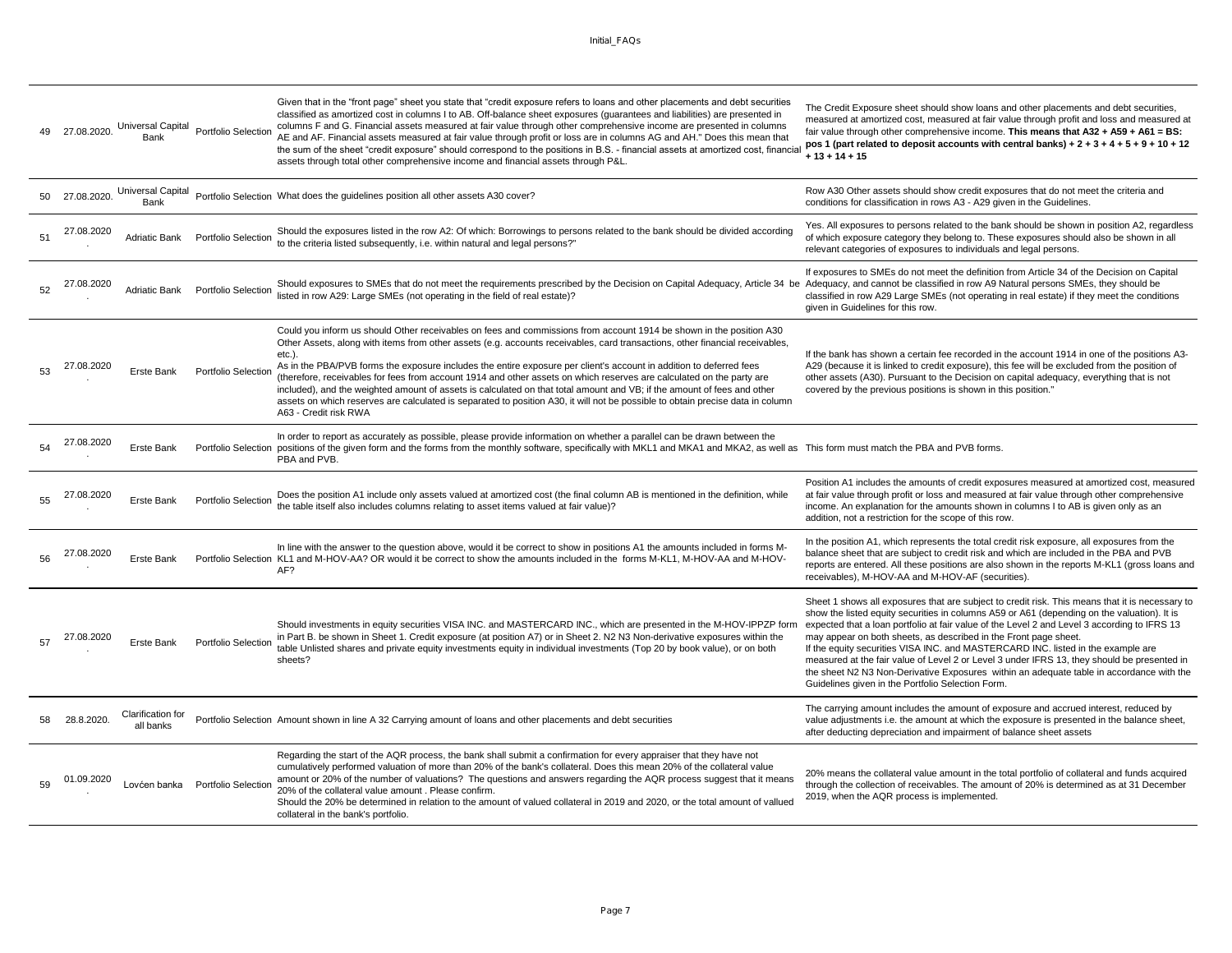|    | 02.09.2020 | Erste banka                            |                     | When a bank presents the carrying amount of balance sheet and off-balance sheet items (positions A32, A59, etc.), is it more<br>correct to apply the allowance for impairment in accordance with IFRS 9 that has been carried at balance sheet accounts<br>Portfolio Selection (accounts in BS 1**9) or is it necessary to apply the allowance for impairment with higher value between that value<br>adjustment and loan loss provisions, i.e. the amount of provisions used when calculating PBA and PVB amounts (PBA/PVB<br>column: Provisions (provisions or value adjustments, whichever is higher))                                                 | In columns A32 and A59, you shoud use only the amount of value adjustments, not taking<br>into account required provisions, i.e. you should show the carrying amount within the IFRS 9<br>context. The required provisions will, certainly, be reviewed within the AQR exercise, but it is<br>not shown in this column.                                                                                                                                                   |
|----|------------|----------------------------------------|---------------------|-----------------------------------------------------------------------------------------------------------------------------------------------------------------------------------------------------------------------------------------------------------------------------------------------------------------------------------------------------------------------------------------------------------------------------------------------------------------------------------------------------------------------------------------------------------------------------------------------------------------------------------------------------------|---------------------------------------------------------------------------------------------------------------------------------------------------------------------------------------------------------------------------------------------------------------------------------------------------------------------------------------------------------------------------------------------------------------------------------------------------------------------------|
| 61 | 02.09.2020 | Erste banka                            | Portfolio Selection | Please provide a more precise clarification of the position A60 Financial Instruments Measured at Fair Value Through Other<br>Comprehensive Income - Accumulated Changes in Fair Value. When presenting the accumulated changes of fair value in<br>positive revaluation, is it necessary to show exclusively the market value of revaluation or the market value of revaluation<br>adjusted for the allowance for impairment of that revaluation (calculated in accordance with the methodology applied by the<br>banks). It should be noted that in the latter case, we have a material increase in the amount of accumulated changes in fair<br>value. | Within the accumulated changes in fair value, the amount of value adjustment obtained in<br>accordance with the methodology applied by banks should be included. The amount of the<br>value adjustment from the P&L will have a positive effect on the amount of the accumulated<br>change in fair value, i.e. it will increase the positive change in fair value and decrease its<br>negative change.                                                                    |
| 62 |            | 02.09.2020 Addiko Bank AD<br>Podgorica |                     | Portfolio Selection Should all assets be shown in the overview?                                                                                                                                                                                                                                                                                                                                                                                                                                                                                                                                                                                           | The overview should show the total assets included in the calculation of risk weighted assets.<br>Therefore, intangible assets and asset items that are a deduction from own funds are not<br>included.                                                                                                                                                                                                                                                                   |
|    |            | 02.09.2020 Addiko Bank AD<br>Podgorica |                     | Portfolio Selection Do other assets (column Other Assets) mean cash, intangible assets, etc.?                                                                                                                                                                                                                                                                                                                                                                                                                                                                                                                                                             | In the position A30 Other Assets, you should show all asset items included in PBA and PVB,<br>which are not included in positions A3-A29. Therefore, this includes other assets, fixed<br>assets, cash and all other items except intangible assets.                                                                                                                                                                                                                      |
|    |            | 02.09.2020 Addiko Bank AD<br>Podgorica | Portfolio Selection | Should the total amount of Risk Weighted Exposures correspond to the amount in PBA and PVB, i.e. should the total amount Yes. In the overview in row A1, column A63 you should show the total amount of risk<br>of weighted exposures be shown in the overview?                                                                                                                                                                                                                                                                                                                                                                                           | weighted exposures that is corresponding to the amounts in PBA and PVB.                                                                                                                                                                                                                                                                                                                                                                                                   |
| 65 |            | 02.09.2020 Addiko Bank AD<br>Podgorica |                     | Based on the division required by the form, the exposure of one client can be spread over several positions, which is why the<br>Portfolio Selection total number of debtors in the column Debtors will be greater than the actual amount. One client as a debtor will appear in<br>multiple positions. Is it correct to show such an "increased" amount of debtors?                                                                                                                                                                                                                                                                                      | Yes, it is correct for the number of debtors to be higher than the actual number because it<br>can happen that the exposure to one debtor is shown in several positions.                                                                                                                                                                                                                                                                                                  |
| 66 |            | 03.09.2020 Universal Capital<br>Bank   |                     | Does the SME position include exclusively exposures to small and medium enterprises with gross exposure below 100<br>Portfolio Selection thousand and other features in accordance with Article 34 of the Decision on Capital Adequacy with exluding natural persons<br>meeting the same requirement (with reference to further diluted structure of natural persons)?                                                                                                                                                                                                                                                                                    | Position A9 SME takes into consideration also natural persons that meet the requirements for<br>assigning 75% weight pursuant to Article 34 of the Decision on Capital Adequacy. This<br>means that revolving exposures of both natural persons and credit cards of natural persons<br>meeting the said criteria are also included in addition to small and medium entreprises. The<br>breakdown of the position A11 shows all exposures that are not SME and residential |
|    |            | 03.09.2020 Universal Capital<br>Bank   | Portfolio Selection | If legal person -credit card holder does not meet the requirements for section SME (position A9), where should it be<br>categorised ? Should it be categorised under A29?                                                                                                                                                                                                                                                                                                                                                                                                                                                                                 | Yes, if it is an SME client, but which, due to the amount of exposure (over EUR 100<br>thousand), does not meet the requirement for assigning a 75% weight and thus is not shown<br>at the position A9. The said exposure is shown at the position A29.                                                                                                                                                                                                                   |
|    |            | 03.09.2020 Universal Capital<br>Bank   |                     | What should be presented in columns A59 and A60 (carrying amount and accumulated fair values)? If carrying amount refers Therefore, the position from the balance sheet. The revaluation amount is entered in the<br>Portfolio Selection to the value under balance sheet, what does accumulated fair value refer to? Negative value cannot be entered into field A60, column A60 that is shown in the account 3006/3088. The amount show may be po<br>so we assume that these are not effects of the change in market price of these instruments?                                                                                                        | Net exposure of the bank to a certian financial instrument is entered into the column A59.<br>negative. Since the template does not allow entering of the negative amount, only absolute<br>revaluation amount should be entered.                                                                                                                                                                                                                                         |
|    | 03.09.2020 | Podgorička<br>banka                    |                     | Is the filling of the template made by sub-account or by client since one client may have several different products and<br>Portfolio Selection according to the definitions, it may belong to several different categories? If the filling is made by sub-account, how should the actual number, since it may occur that the exposure to one debtor is sh<br>Column A64 be filled in?                                                                                                                                                                                                                                                                    | The template is filled in by sub-account. A corresponding number of debtors is entered for<br>each row in this column. It may be the case that total number of debtors is higher than the<br>positions. Thus, total number of actual debtors of the bank should be entered into the position<br>A1, so it will not equal to the sum of debtors shown on the positions A3-A30.                                                                                             |
| 70 | 03.09.2020 | Podgorička<br>banka                    | Portfolio Selection | For the row A10 - Residential Real Estate (RRE), is it neccessary to fill in data only for the sub-accounts secured only by<br>residential real estate meeting the requirements of Articles 35 - 37 of the Decision on Capital Adequacy? If so, where sub-<br>accounts secured by mortgage that do not meet the requirements of the said Articles or secured by commercial real estate<br>should be classified?                                                                                                                                                                                                                                           | Only exposures to natural persons secured by residential real estate meeting the<br>requirements of Articles 35-37 of the Decision on Capital Adequacy are entered into the<br>position A10. All other exposres to natural persons secured by real estate mortgage<br>(residential, commercial or other real estate) are entered in the position A17.                                                                                                                     |
| 71 | 03.09.2020 | Podgorička<br>banka                    |                     | Portfolio Selection Is row A12 Revolving the sum of columns A13 and A14?                                                                                                                                                                                                                                                                                                                                                                                                                                                                                                                                                                                  | Yes. A12=A13+A14. Please disregard a part of the Gudelines that states "A16 and A17" in<br>the explanation of this column.                                                                                                                                                                                                                                                                                                                                                |
| 72 | 03.09.2020 | Podgorička<br>banka                    |                     | Portfolio Selection What security is taken into considaration when filling in the data for the column A16?                                                                                                                                                                                                                                                                                                                                                                                                                                                                                                                                                | This position shows all other collaterals (securities, pledge on movable property) that are not<br>real estate mortgages.                                                                                                                                                                                                                                                                                                                                                 |
|    |            |                                        |                     |                                                                                                                                                                                                                                                                                                                                                                                                                                                                                                                                                                                                                                                           |                                                                                                                                                                                                                                                                                                                                                                                                                                                                           |